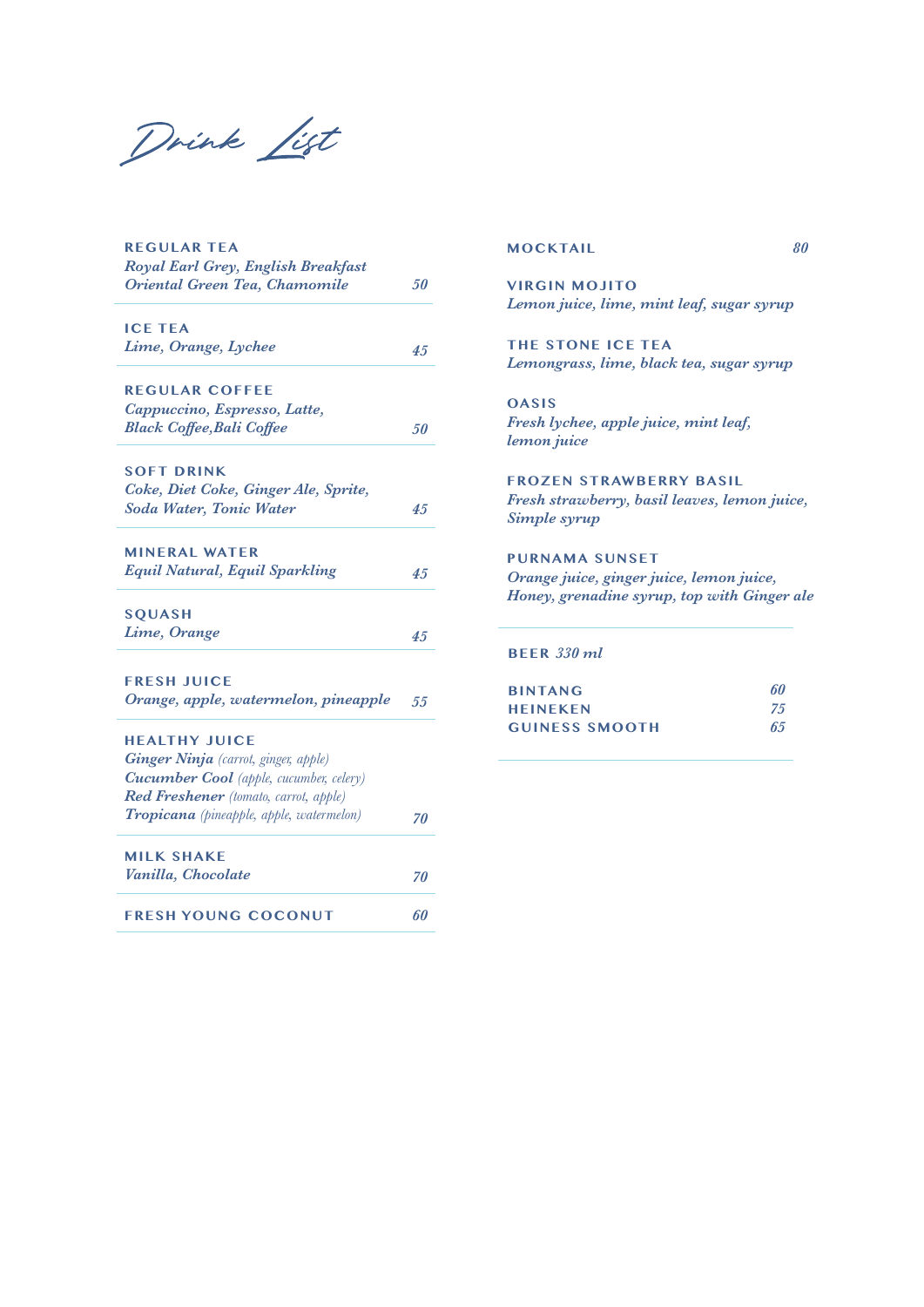Wine List

| <b>WHITE WINE</b>                                                |     |
|------------------------------------------------------------------|-----|
| <b>ANDRE PEACE</b><br>Masterpeace Pinot Grigio 2018<br>Australia | 700 |
| <b>VENTISQUERO</b><br>Reserva Sauvignon Blanc 2018<br>Chille     | 700 |
| <b>CALVET</b><br>Chardonnay 2019<br>France                       | 700 |
| <b>MORANDE</b><br>Reserva Chardonnay 2018<br>Chille              | 700 |
| <b>RED WINE</b>                                                  |     |

| <b>CAIVET</b><br>SYRAH 2020, FRANCE                                      | 700 |
|--------------------------------------------------------------------------|-----|
| <b>MORANDE, RESERVA</b><br><b>MERLOT 2019, CHILLE</b>                    | 700 |
| <b>THE FLEMENTS</b><br>CABERNET SAUVIGNON 2018,<br><i>SOUTH AFRICA</i>   | 601 |
| <b>VENTISQUERO, CLASICO</b><br>CABERNET SAUVIGNON 2019,<br><b>CHILLE</b> | 600 |

**ROSE WINE**

| <b>TAI AMONTI</b><br>ROSE 2019, ITALY                                        | 700        |
|------------------------------------------------------------------------------|------------|
| <b>SPARKLING WINE</b>                                                        |            |
| <b>FANTINEL ONE &amp; ONLY</b><br><b>MILLESIMATO BRUT ROSE</b>               | 900        |
| <b>LA GIOIOSA PROSECCO</b><br><b>REVISO NV</b><br><b>Italy</b>               | 7.50       |
| <b>DE BORTOLI SACRED HILL</b><br><b>BRUT CUVEE NV</b><br>Australia           | <b>700</b> |
| <b>CAPE DISCOVERY BRUT</b><br>MARGARET RIVER, AUSTRALIA<br>(100% CHARDONNAY) | 550        |



*\*For more variety of wine please ask our server for the wine list*